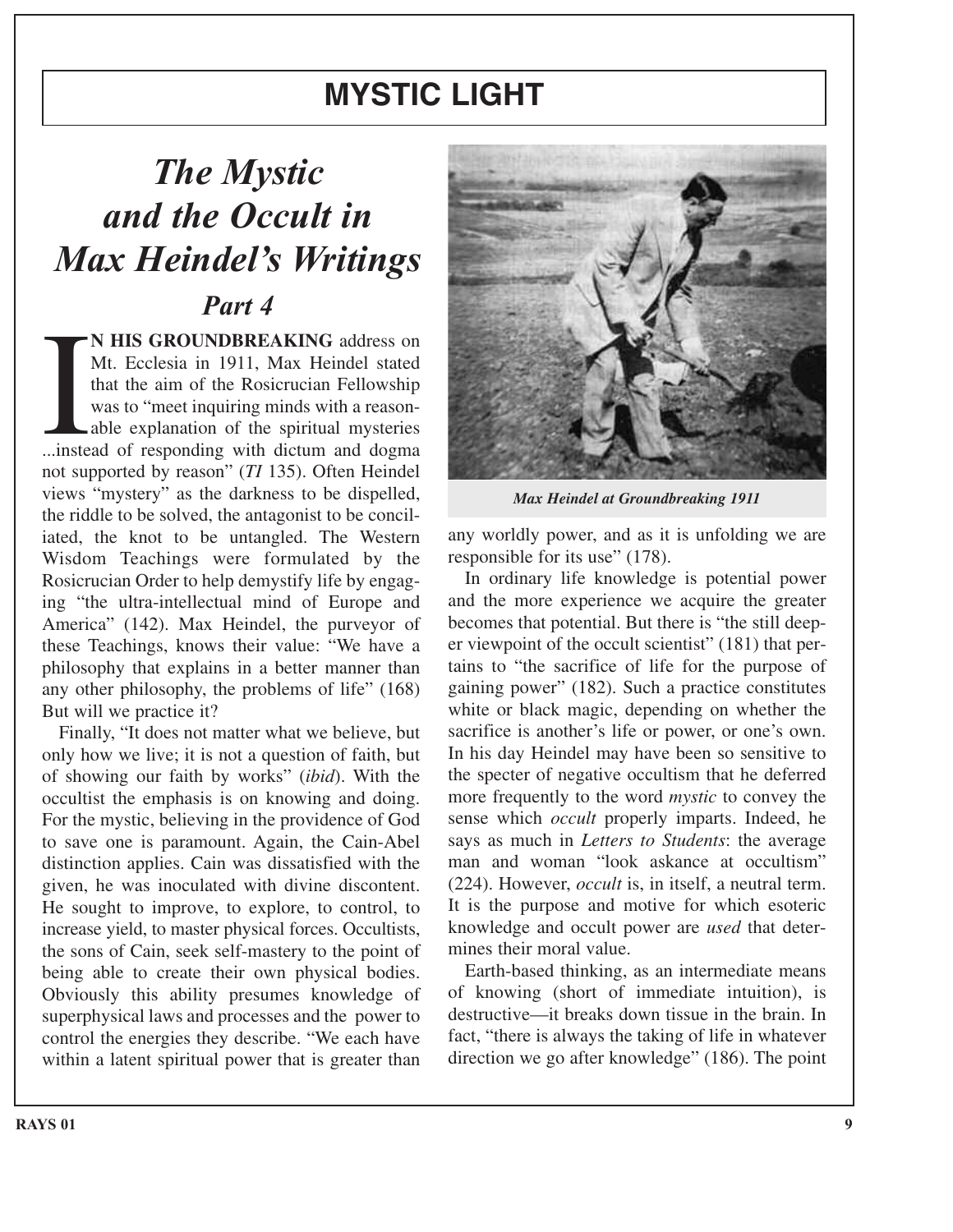is to be as harmless as possible, and yet as wise as serpents, as wise as Lucifer. Isn't this our dilemma in a nutshell? The Lucifers, humanity's benefactors in some respects, have foisted this challenge on us—this blessing and bane. Since Lemuria the Lucifer Spirits have "worked on us through the spinal cord and the brain" (199). If they permeate our thoughts, it is for us to become conscious of their influence and to control our thinking and our desire nature. Today, when the *word occult* is used, most people think of black magic.

"At the present time, the sacrifice of life in obtaining knowledge is unavoidable; we cannot help it" (187). "The occultist... is amazed sometimes at the vast loss of separate life that is...sacrificed to no good purpose": be it in slaughter houses; laboratories that turn out cosmetics and household products and pharmaceuticals after dosing animals to death on them; factory farms; abortion clinics; or execution chambers.

It is, however, "a beautiful feature of the Rosicrucian exercises [of retrospection and concentration] that they not only give us spiritual knowledge, but they fit us for having that knowledge" (187). They are spiritually enlightening and morally transformative. Thomas à Kempis has described the right use of knowledge as "only a mystic can do" (188). The motive for seeking knowledge should be "only as a means to the living of a better and purer life, for that alone justifies it" (189).

Heindel seems to moderate his view on the Catholic-Masonic polarity in his later writing, implying more of a rapproachment and assimilation. In the article "Journey Through the Wilderness" (*TI*), Heindel admits that the papacy's authority for interpreting Scriptures has some basis because all but one Pope have had their clairvoyant powers unfolded (191). They had occultly seen and heard, so their pronouncements were the "result of an understanding obtained by means of spiritual vision," as also were Heindel's (192).

Regarding the Scriptures, not only do the four Gospels contain formulae of initiation, the Old Testament also is "a wonderful book of occultism" (193). Does Heindel intend this term in contradistinction to the word *mysticism*? Definitely, and in

an evaluative sense. The entire Bible is only truly open to "those who have the right to know [and] can unveil what is meant and understand the underlying facts" (193). The mystic may sense or feel the inner truth, but it remains mystical. One can truly know the four Gospels only when the mystical mist is dispelled and the clear truth is discerned. "Likewise in the Old Testament we find great occult truths that become very plain when we can look behind the veil that blinds most of us" (193).

"For the present [many of us] must forego occult sight in order to master the conditions of material evolution....But we of the Western World are now on the occult arc [as in earlier times we were on the mystic—or involuntary—arc]" (193).

Man is the thinker. "It is thought that moves everything, and when we look upon the hidden or occult side of effects, we get a far deeper understanding of causes" (200). And our destiny is to understand, to know—by thinking. So the pot of manna in the Ark in the ancient Tabernacle signifies the Ego, the Human Spirit (166, 200) to which all humanity has access and will use creatively when Aaron's Rod is acquired, which is the serpent power or life force that is lifted up in the wilderness of the physical body to become the Tree of (Regenerative) Life.

The words *mystery* or *mystical* appear in the title of three of Heindel's shorter works: *The Mystical Interpretation of Easter (MIE)*, *The Mystical Interpretation of Christmas (MIC)*, and *The Mystery of the Ductless Glands (MDG)*. *The Mystical Interpretation of Christmas* is subtitled "Showing the Occult Significance of the Great Event." This conjunction of the two terms again raises the issue of the meaning the author assigns each. If his interpretation is "mystical," does this mean it is not rational? If the writer is disclosing the *occult* significance of Christmas, we assume he is approaching his subject scientifically and making an appeal to our reason. A sense of the distinction is given in this text by the phrase "mystic experience," which points to the subjectivity or personal response to the event. Still, one aims to *interpret* objectively, not subjectively. The illumined mystic sees and feels the Christmas Spirit months before Holy Night, but the occultist can explain, as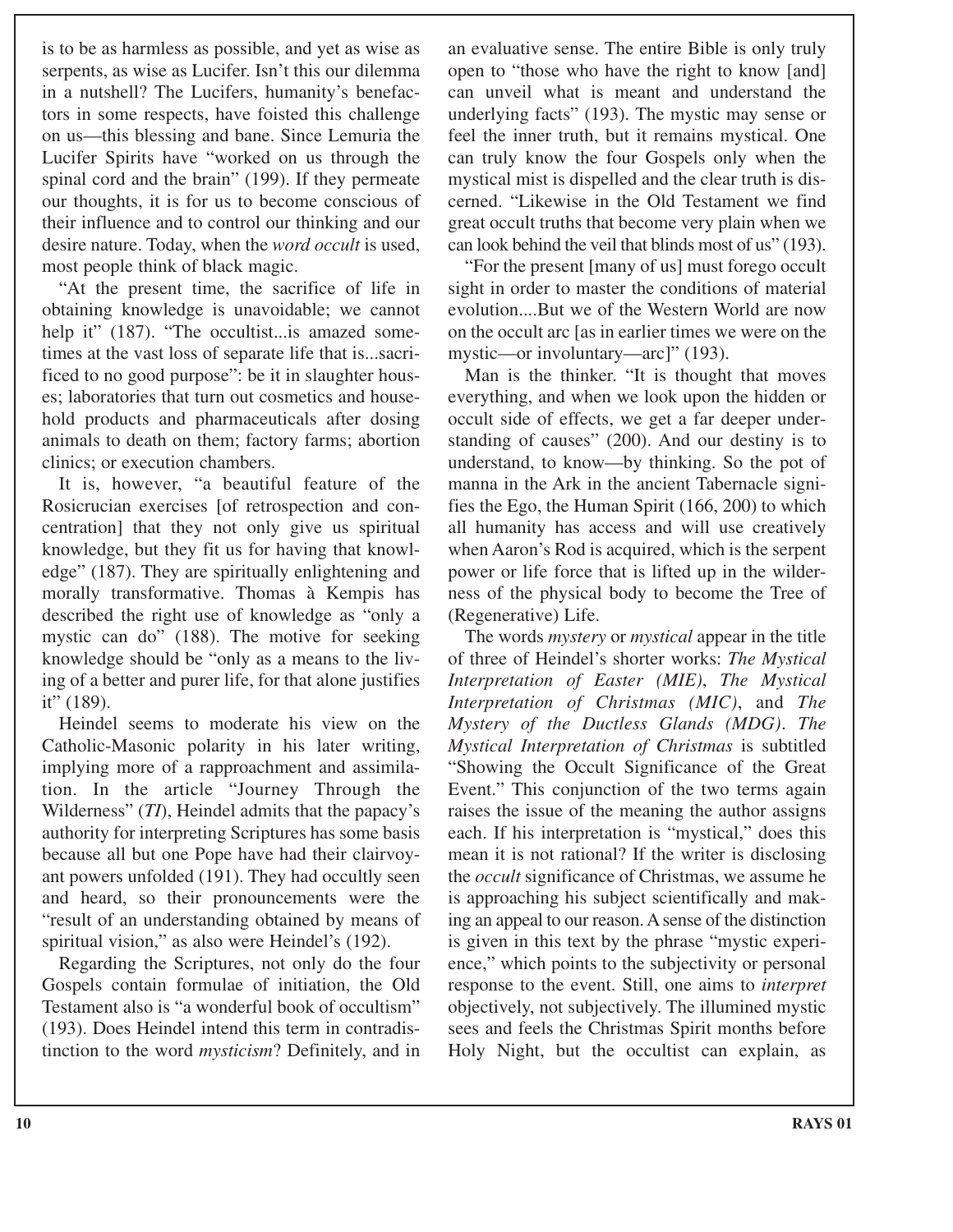Heindel does, what is actually taking place during this same time. Likewise, when the cross is described as a "mystic symbol" (31), we may not know what it means until occultism explains the symbolism based on occult knowledge.

Inasmuch as the ductless glands are foci for vital body processes, they are "intimately connected with occult development" (*MDG* 9), not mystic development. "Occult science" (22) sheds light on the mystery of, or removes the mystery from, the esoteric significance of the ductless glands. We must consider this an advance, for we gain useful knowledge, and applied knowledge, in Heindel's words, is the only salvation. And the only sin is ignorance (*RCL* 20, 236). Is this simplistic? Are there no other sins? Most certainly, but they can all be accounted for by ignorance; that is, if we *really* knew, in advance, the consequences of intended wrong-doing, we would refrain from such action. What is our lament on viewing past inappropriate behavior? "If I had only known!"

In her forward to Heindel's *Letters to Students (LS)*, the author's wife calls her husband a "mystic and occultist" (7). Was he? Here is how he characterized himself: "mystics usually stand aloof from their fellows and the world looks askance at us and our beliefs" (46). *Us* means Heindel regarded himself as a mystic. Aloof he may have felt, but involved in, engaged with, and committed to his fellows he was *in deed*. Recall that Heindel also describes himself as "a Mason at heart" (F&C 6), which is set in opposition to the mystic perspective because the latter is faith-based, not knowledgebased.

Were one to assess the relative weight Heindel assigns the mystic as versus the occult perspective, as measured by the frequency of their occurrence (as terms) in his writings, the occult viewpoint predominates—with an 11 to 1 ratio in the *Cosmo*, a 5 to 1 ratio in *Questions and Answers*, Vol. 1, a 4 to 1 ratio in *Christianity Lectures*, and a 2 to 1 ratio in his *Letters to Students*, the latter a highly revealing statistic because it is in his letters that he is most earnest, intimate, and heartfelt. As he acknowledged, his "nice little sermons" from the heart contain "a great deal of occult knowledge" that will benefit the student" (181).



*"In the Christian Mystic the regenerative spinal Spirit Fire is concentrated principally upon the lunar segment of the spinal cord, which governs the sympathetic nerves under the rulership of Jehovah...[The Mystic] attains to whole wisdom of the world without the necessity of having to labor for it intellectually....In those, on the other hand, whose minds are strong and insistent on knowing the reason why and the wherefore of every dictum and dogma, the Spinal Fire of regeneration plays upon the segments of the red Mars and the colorless Mercury, endeavoring to infuse desire with reason.... All who are upon the Path, whether the path of occultism or of mysticism, are weaving the 'golden wedding garment'...the occultist must learn the lesson of deep devotion, and the Christian Mystic must learn how to acquire knowledge by his own efforts..."—A&MI, pp. 99-100*

Some of Heindel's letters describe "the trials that beset the occult student" (175); a number consider the "occult side of the [First World] war" (143). A series of lessons deals with "The Occult Effect of the Emotions" (163). As the Forward to this collection of letters states, Max was continuously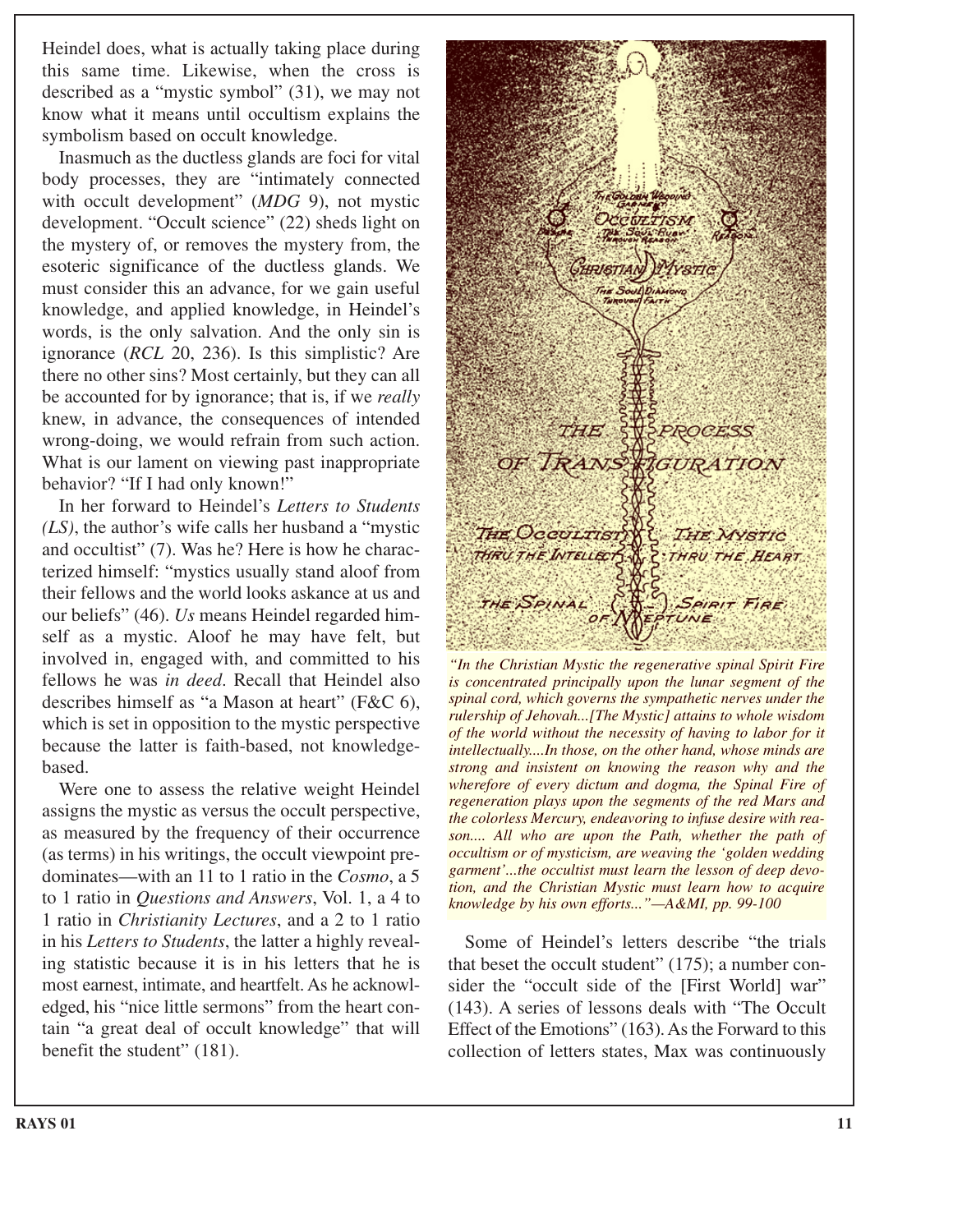"giving out occult information to his students," his "occult students" (225), not his mystic students. And whereas the term *mystic* is sometimes used where occult would be equally satisfactory, the reverse is never true. *Mystic* could not be substituted for *occult* without contradicting the intended sense. An instance of the former equivalence is the use of "mystic reason" (65) to explain the use of bell, book, and candle in Catholic liturgy. Occult more favorably couples with *reason* than *mystic*, which does not traffic in reason nor supply explanations. For example, in accounting for the great decline of faith in recent years, Heindel gives not only the "occult reason", but, to emphasize the facticity and clarity of his viewpoint, he qualifies the first term and proposes to give the "occult scientific reason" (*2Q&A* 524). Which is to say, when seeking an esoteric explanation, the inquirer does not ask for a mystic answer, which could be more confusing than clarifying.

As the material scientist observes and analyzes forms and processes in the physical world, the "occult scientist easily finds the [deeper or spiritual] answer in the memory of nature" (*Cosmo* 396). On the face of it, the term *mystic masonry* (74), which occurs elsewhere in Heindel's writings, seems an oxymoron. But he is referring to the symbolic or figurative building engaged in by the Mason, who is concerned with occult development, as in "All occult development begins with the vital body" (title to Letter No. 74). The mystic mason is both building his own etheric temple and, as a prospective living stone, positioning himself in the temple of humanity, the church (ecclesia) of Christ.

For this writer, perhaps the most puzzling occurrence of the term *mystic* is its use in the Fellowship's subtitle (as it were)—"An Association of Christian Mystics." It is puzzling because the Fellowship is Rosicrucian and the Rosicrucian path of initiation is the occult, not the mystic, path, as Heindel repeatedly says. We will cite a few examples. While the mystic and occult initiations are "exactly opposite" (2Q&A 228), the Rosicrucian initiations endeavor to blend the two with "perhaps" "a little more stress" laid on the mystic side (*ibid* 229). This passage would seem to warrant the use of the term *mystic* to characterize Fellowship students, rather than *occultists*. But Rosicrucian Philosophy is a "school of Occultism" (*ibid* 68). "In occult orders, like the Rosicrucian," musical "keys" or incantations are used. "*The Rosicrucians are the special messengers of Christ to the Sons of Cain*," representing the occult path, while Jesus is the special messenger to the Sons of Abel who walk the mystic path (*ibid* 447). Are Fellowship students engaged in mystic development? Not primarily, not if they are walking the head path of knowledge and intellect. The Rosicrucian Fellowship is a preparatory school for the "occult order" (502) of the Rosicrucians.

Since "it is necessary to be an occultist in order to study the unexplained laws of nature and the powers latent in man, the Rosicrucians recommend that all thoughts be centered upon living such a life and practicing such exercises as will develop the latent powers in each pupil" (1Q&A 359). Clearly, these are not instructions for mystic development. In fact, knowledge is of little or no concern to the mystic, who is usually "devoid of intellectual knowledge" (*ibid* 290). In the second Letter to Probationers (March, 1911) Heindel advises his students to "give up other occult [not mystic] schools if you aspire to discipleship among the Rosicrucians."

If the Fellowship student belongs to an association of Christian Mystics "Jesus is his Teacher and his Guide to the kingdom of Christ." He is "dependent upon the blood of Jesus" (*AMI* 122-123). But this is not the case. The Rosicrucians and Freemasons teach the candidate "to work out his own salvation," which is "the positive method" (*LS* #29). "The Christian Mystic form of initiation differs radically from the Rosicrucian Method, which aims to bring the candidate to compassion through knowledge [the occult path] and therefore seeks to cultivate in him the latent faculty of spiritual sight and hearing at the very start of his career as an aspirant to the higher life" (*AMI* 67). "Christian Rosenkreuz was given charge of the Sons of Cain, who seek the light of knowledge....[and are prompted] to work out their own salvation" on the occult path; while "the cleansing blood of Jesus is an absolute necessity to millions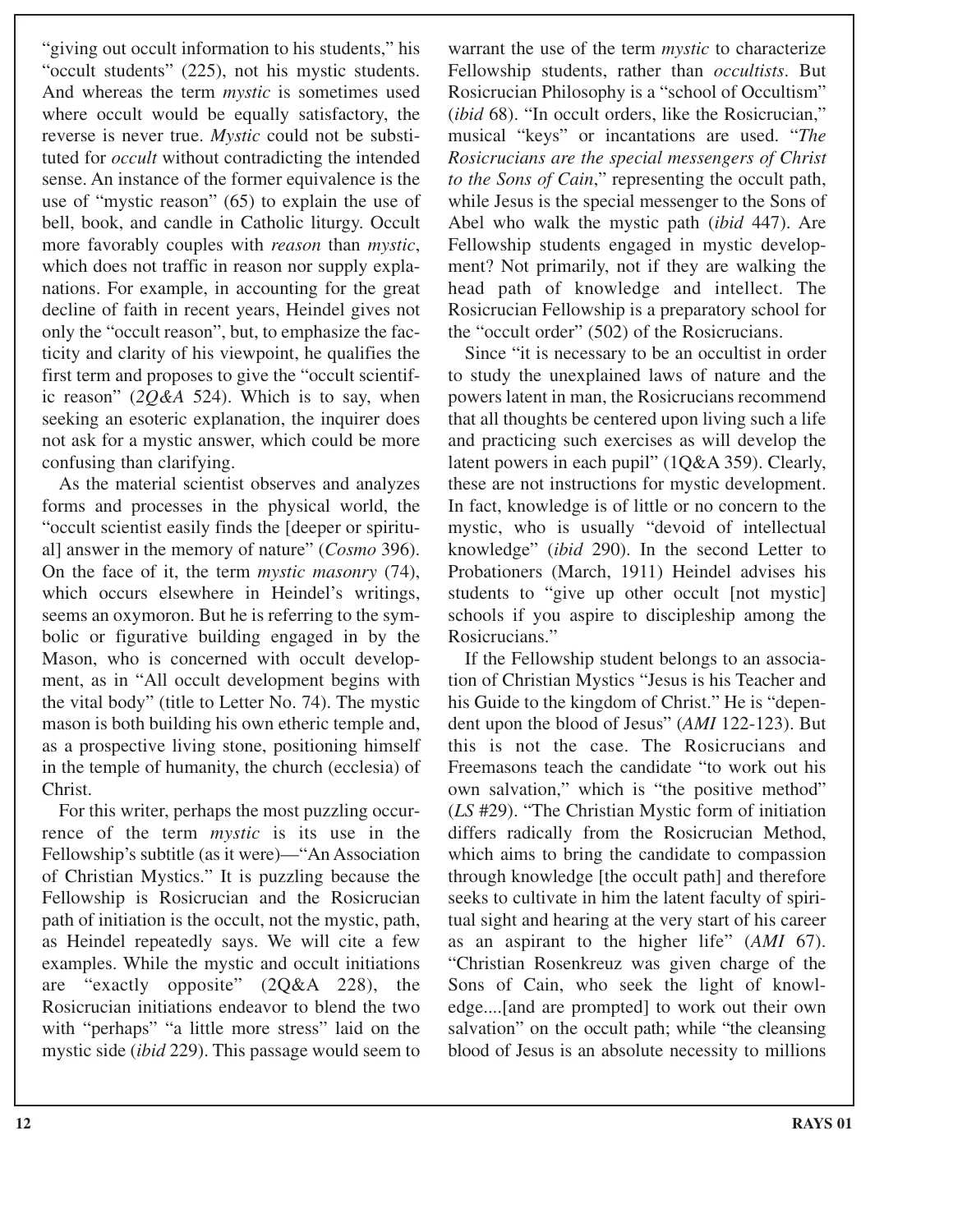of weaker brothers" who tread the mystic path of faith (F&C 97-98).

To become a Probationer of the Rosicrucian Fellowship, the student is advised to "sever his connection with all other occult" orders (*Cosmo* 530). Mystics do not affiliate with occult orders. As previously mentioned, "the mystic is usually devoid of intellectual knowledge," but Rosicrucian Mystery (!) Teachings are designed to appeal to the intellect by correlating scientific facts to spiritual verities, opening up a materialist perspective, through reason, to spiritual comprehension. Then the heart may be able to believe what the intellect has sanctioned (*Cosmo* 520-521). It is clear that for the more intellectual humanity of the modern era, the emphasis is on rational understanding.

If the Fellowship were an association of Christian mystics, wherein would they differ from Roman Catholicism? It is abundantly clear from the foregoing quotes and references that the preponderant emphasis of the Fellowship teachings is occult: It is Western (Rosicrucian) wisdom whose primary text is *The Rosicrucian Cosmo-Conception*. In the *Cosmo* Heindel asserts that the two classes of Egos, the Christians [mystics] and the pupils of all occult schools, are both trying to develop the open heart (303), but, to repeat, "the Christian Mystic initiation differs radically from the processes in vogue among the Rosicrucians in which an *understanding*" is "indispensable" (*AMI* 108).

Why then isn't the Fellowship called an association of Christian occultists? Perhaps because the word for many has strongly negative connotations. Perhaps because, in spite of his own calling and emphasis, Heindel would prefer that it have a mystic identity. The Fellowship's founder increasingly gravitated toward the mystic or heart side during the ten years after the Fellowship was inaugurated in 1909. At the outset he was searching high and low for an occult explanation to life's mysteries. Theosophy was a partial answer, but not the full answer. The Rosicrucian Teachings were, and are. And they are *Teachings*. Mysticism is not taught. Nor do mystics typically seek occult knowledge. Heindel did. And Christian Rosenkreuz had prepared for this contingency. He founded the Rosicrucian Order "with the object of throwing



*Much occult knowledge in symbolic form is contained in this illustration: The regeneration of the earth by Christ's shed blood; the solarization of the planet; the crucifixion of the Divine Man on the cross formed by the intersection of the*

occult light upon the misunderstood Christian Religion and to explain the mystery of Life and Being from the scientific standpoint in harmony with Religion" (*Cosmo* 518).

*planes of the ecliptic (sun's apparent path) and the equator.*

One would naturally expect frequent reference to the word *occult* in *Occult Principles of Health and Healing (OPHH)*. It is used 25 times. *Mystic* occurs two times. The contrast is yet greater than the ratio indicates because the occult perspective is always assumed when the author explains the invisible causes of diseases and their relation to occult anatomy. Therefore, when Heindel employs